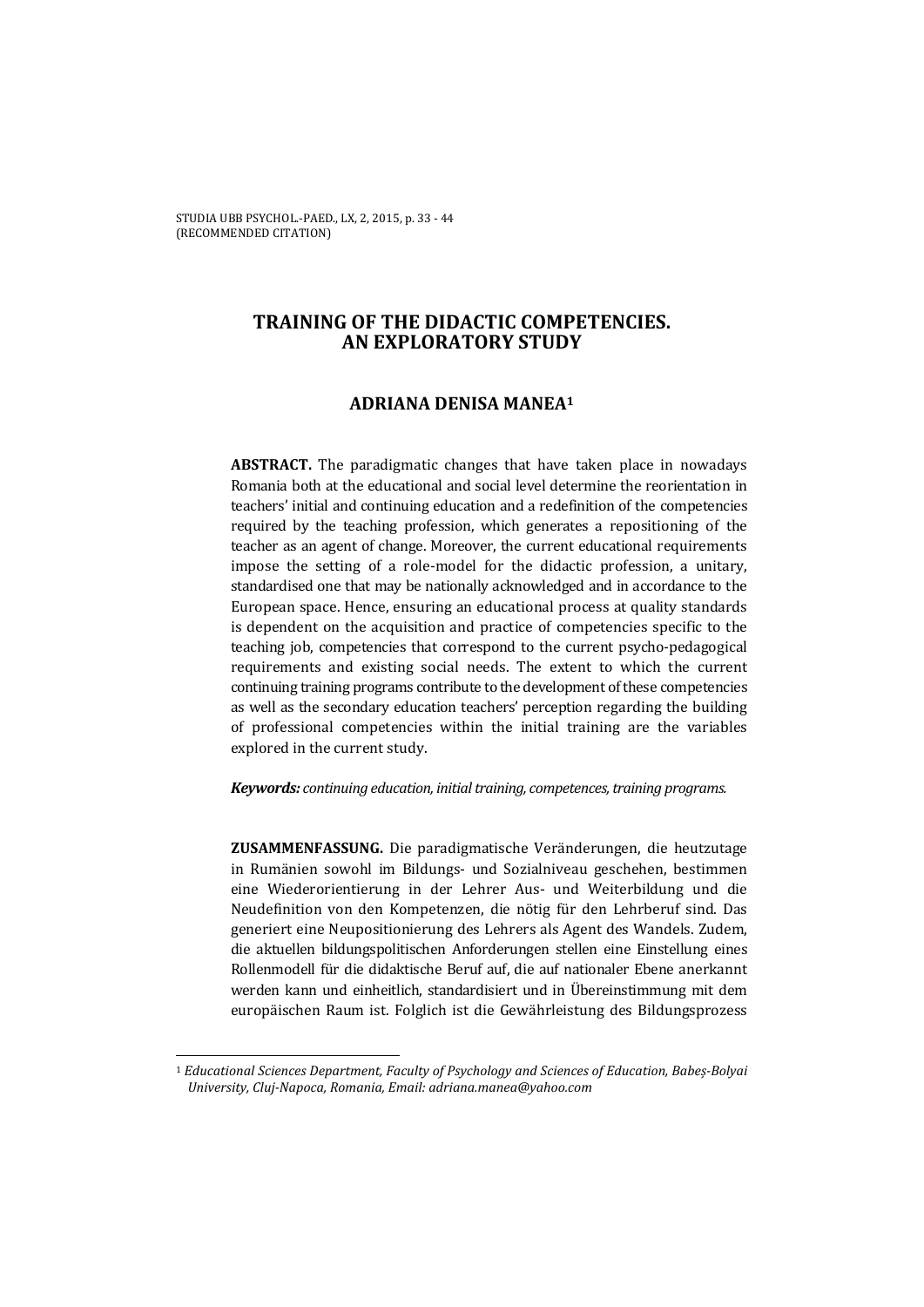bei Qualitätsstandards von der Übernahme und die Praxis der Kompetenzen spezifisch für die Lehrtätigkeit abhängig, Kompetenzen, die auf die aktuellen psycho-pädagogischen Anforderungen und bestehenden sozialen Bedürfnissen entsprechen. Das Ausmaß, in dem die aktuellen Weiterbildungsprogramme zur Entwicklung dieser Kompetenzen beitragen als auch die Sekundarstufe II Lehrerwahrnehmung in Bezug auf den Bau von beruflichen Kompetenzen, innerhalb der Grundausbildung, sind die Koordinaten der aktuellen Studie.

*Schlüsselwörter: Weiterbildung, Grundausbildung, Kompetenzen, Ausbildungsprogramme.* 

### **1. Introduction**

Considering the globalization phenomenon and the dynamics of the information society it is mandatory to reevaluate a series of terms in the educational field, such as: education, educated person, learning, school, teacher/ educator, initial training, and continuing education. At the same time, the need for the development of the training level and requalification, self-learning, self-development and maximal valorisation of the abilities and intellectual potential becomes a preferred dimension of the educators and the educational decision-makers. It is expected that teachers manifest interests such as the focalization on an active and proactive continuing education, based analytical thinking, synthetizing, problem solving. (Melek, 2009).

The methodological guidelines of the current Romanian legislation state both the general coordinates which ensure the teacher training as well as the stages of evolution in a didactic career, the examinations taken in order to be granted the permanent teacher certification and 1st and 2nd teaching expertise degrees. Therefore, continuing education and initial training are conceived as interdependent processes, bearing interactions and self-regulation means that allow for a permanent adaptation of the teacher's training to the dynamics of the processes and educational systems. Both initial and continuing education are stipulated to ensure the building and development of professional competencies that correspond to the teaching profession standards.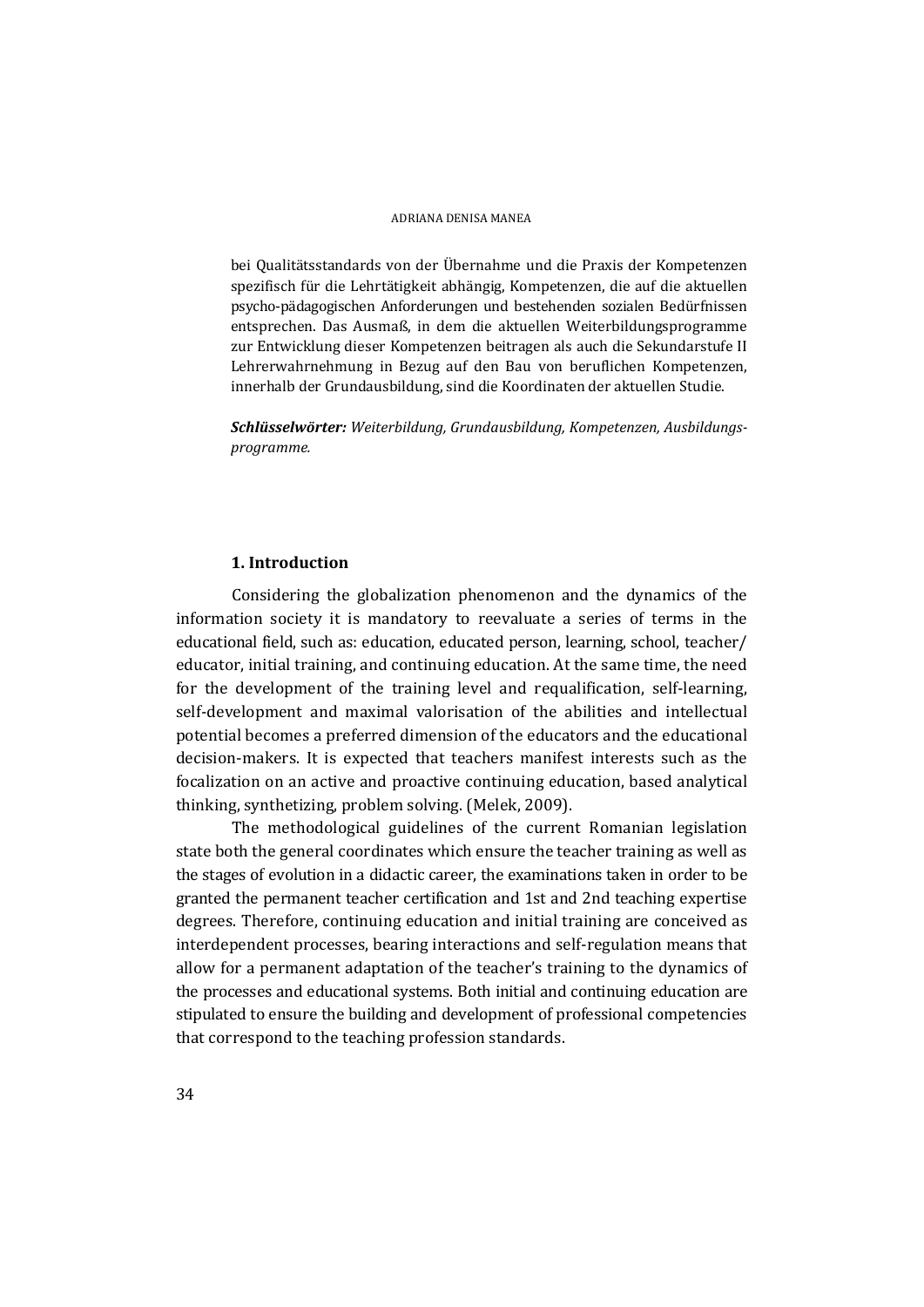Teaching skills are essential parts of teachers' professional development and play important roles in teachers' daily practice in classroom. Teachers use teaching skills to design, teach and organize learning activities inside and outside classrooms. The development of teaching skills requires the application of general skills to the classroom setting in a variety ways (Zhao & Jiao, 2012). Research in the field confirms the fact that professional development is accomplished by means of active participation of the teachers to the continuing education activities organised within school institutions. The literature highlights the important factors that support teachers' professional development: learning from colleagues and from everyday working practices, promoting of an emotionally safe atmosphere, the leader's personal support, the flexibility in work planning, shared lessons with colleagues, training events in an authentic work environment and colleagues' professionalism (Ryymin & Lallimo, 2010).

In a teacher training program that took place in the USA, the didactic competence is referred to as split in five specific competencies, respectively: the cognitive competence, the affective competence, the exploratory competence, performance-based competence, in which teachers prove not only that they know, but also that they can make use of what they know, and the competence to produce noticeable changes of the students as a result of the pedagogic relation. (Gliga, 2002). Philippe Perrenoud, sociologist and pedagogue, revealed within a study the existence of ten domains of priority professional competence in the continuing education of teachers and educators, with the elaboration of specific competencies for each reference competence: organisation and vitalisation of learning situations, management of school evolution, design and improvement of differentiation instruments, involvement of students in learning and practice, team work, school management participation, informing and involvement of parents, use of new technologies, involvement in the tasks and ethical dilemmas of the job, personal management of continuing education. (Perrenoud, 2004).

The need to access continuing education programs by teachers is indicated by the results of studies such as Effective Use of Instructional Materials and Technologies in Teacher Training: Expectations and Opinions of Teacher Candidates, which shows that: "The majority of teachers cannot combine their own teaching methodologies with information and communication technologies. It can be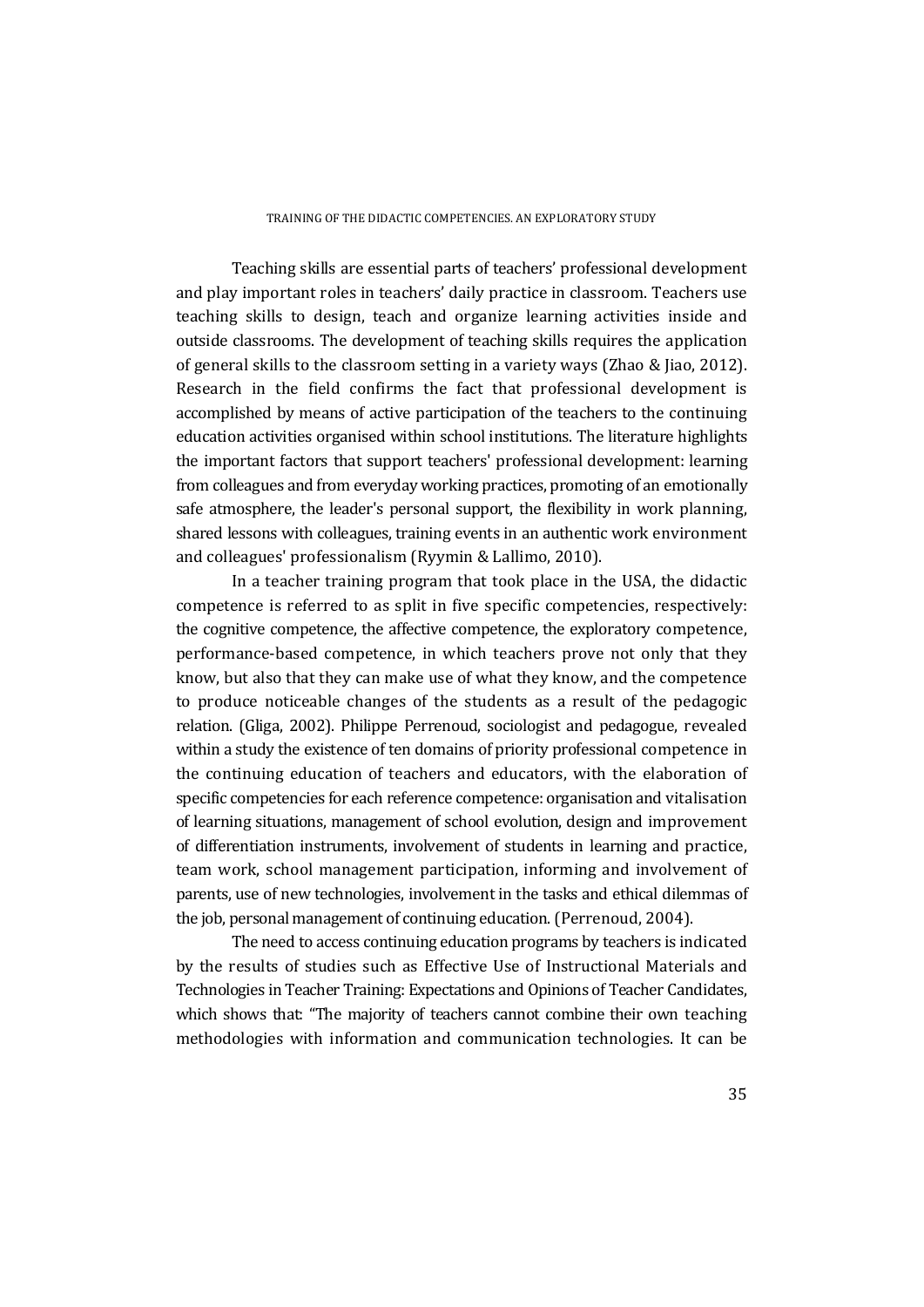said that the most important reasons for not using education technologies/materials in lectures effectively are respectively lack of knowledge about adapting technology to the course, lack of equipment and lack of time" (Cengizan, 2011).

### **2. Major research coordinates**

Our research was based on the following questions:

1. What is the perception of teachers in the Romanian school education over the professional competencies necessary to teachers?

2. What is the extent to which the system of professional competencies for the teaching career is developed at the level of the Romanian initial teacher training programmes?

3. To what extent do continuing teacher training programs contribute to the development of professional competencies needed by a teacher?

We mention that a professional competence for teaching represents the sum of cognitive, affective, motivational capacities, which together with personality traits provide the teacher with the qualities necessary to carry out the didactic activity that satisfies the aimed objectives and bears very good results (Gliga, 2002). The investigation method we used was the questionnairebased survey. Therefore, the intention was to use an opinion survey in order to investigate the teachers' perception in school education regarding the professional competencies that are necessary to an effective teacher, the level at which this can be accomplished throughout initial training as well as the extent to which continuing education programs contribute to the development of these competencies. The questionnaire consisted of eight items with multiple choice questions, items regarding the types of competencies necessary to a teacher, professional competencies that characterise an effective teacher, professional development levels that are based on the content and curriculum of continuing education programs. The sample consisted in 96 teachers in the rural and urban area. The obtained results were statistically processed, and they presented in a table format below.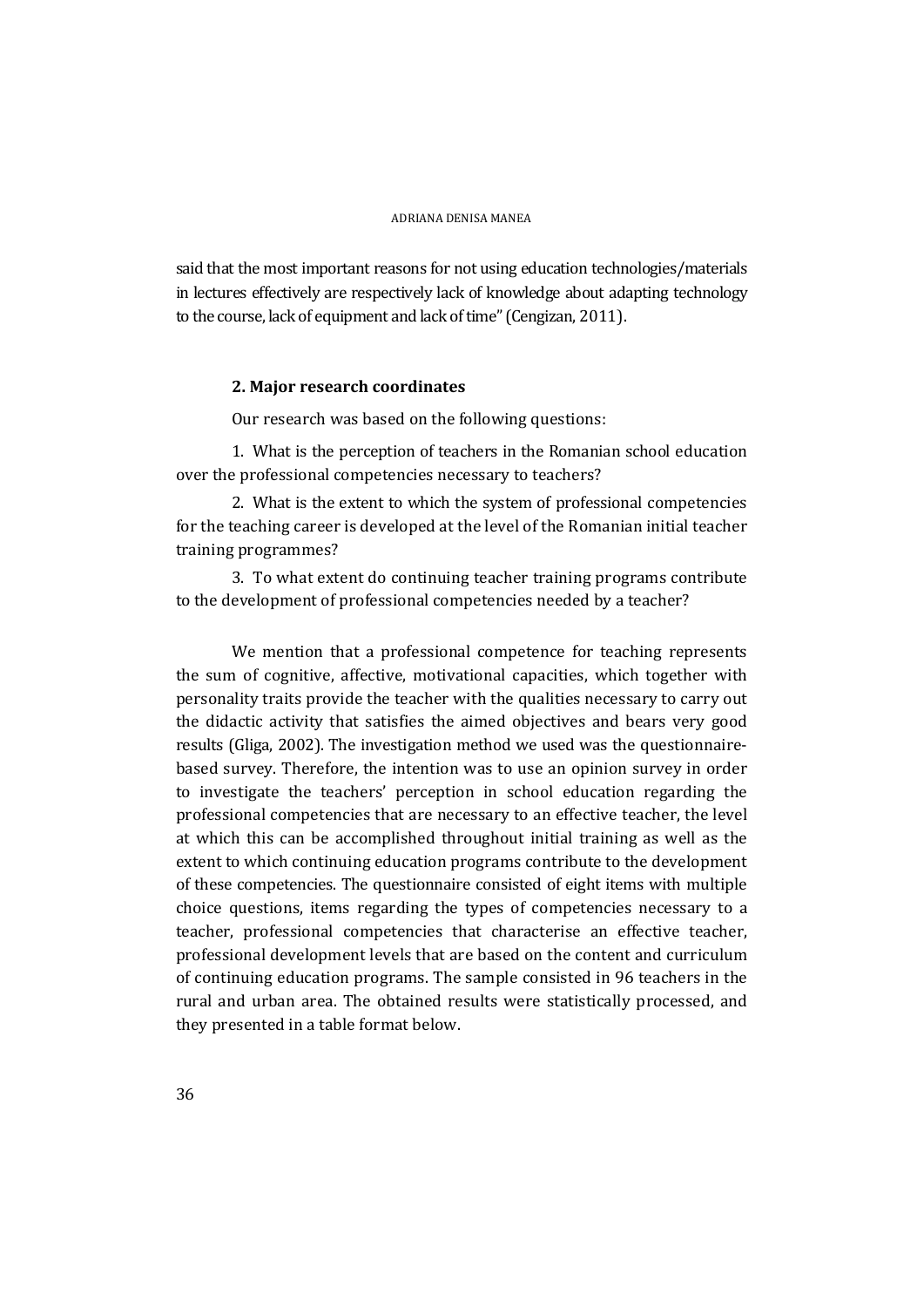#### **3. Presentation and interpretation of the results**

The first item of the survey referred to the type of competence that a teacher must possess.

| Response types                         | Number of | $\%$   |
|----------------------------------------|-----------|--------|
|                                        | responses |        |
| Psychopedagogical competence           | 42        | 43,75% |
| Cross-sectional competence             | 11        | 11,46% |
| Competence in the field of practice    | 18        | 18,75% |
| Psychosocial and managerial competence | 25        | 26,05% |

**Table 1. The prevalence of the main competencies a teacher must possess** 

An analysis of the data presented in Table 1 shows that the psychopedagogical competence is indicated by 43,75%, of the respondents, as the competence necessary to be held by a teacher. This option can be explained as illustrative for the awareness of practising the competence of knowing the students and considering their age and individual particularities in the design and completion of instructive-educative activities, the capacity to prepare students for self-learning and self-education. The psychosocial and managerial competence is considered by nearly one quarter of respondents, 26,05%, as a second most important competence that a teacher requires. We appreciate this option as a thoroughly justified one due to the need of taking responsibility of the organising, orientation, coordination and guiding of the group of students, self-motivation in decision-making situations for teachers. Though considered as the most relevant competence by a significant number of respondents (a proportion of 18,75%), the competence in the field of practice occupies the third place within our list of competencies. Stemming from the premise that a teacher must know and make excellent use of the information in the field he/she teaches, we gather why this competence reached such a positioning. The final ranking the transversal competencies have got, according to the opinions of 11,46% of the respondents, can be traced in the fact that we still lack the human resource in the teaching staff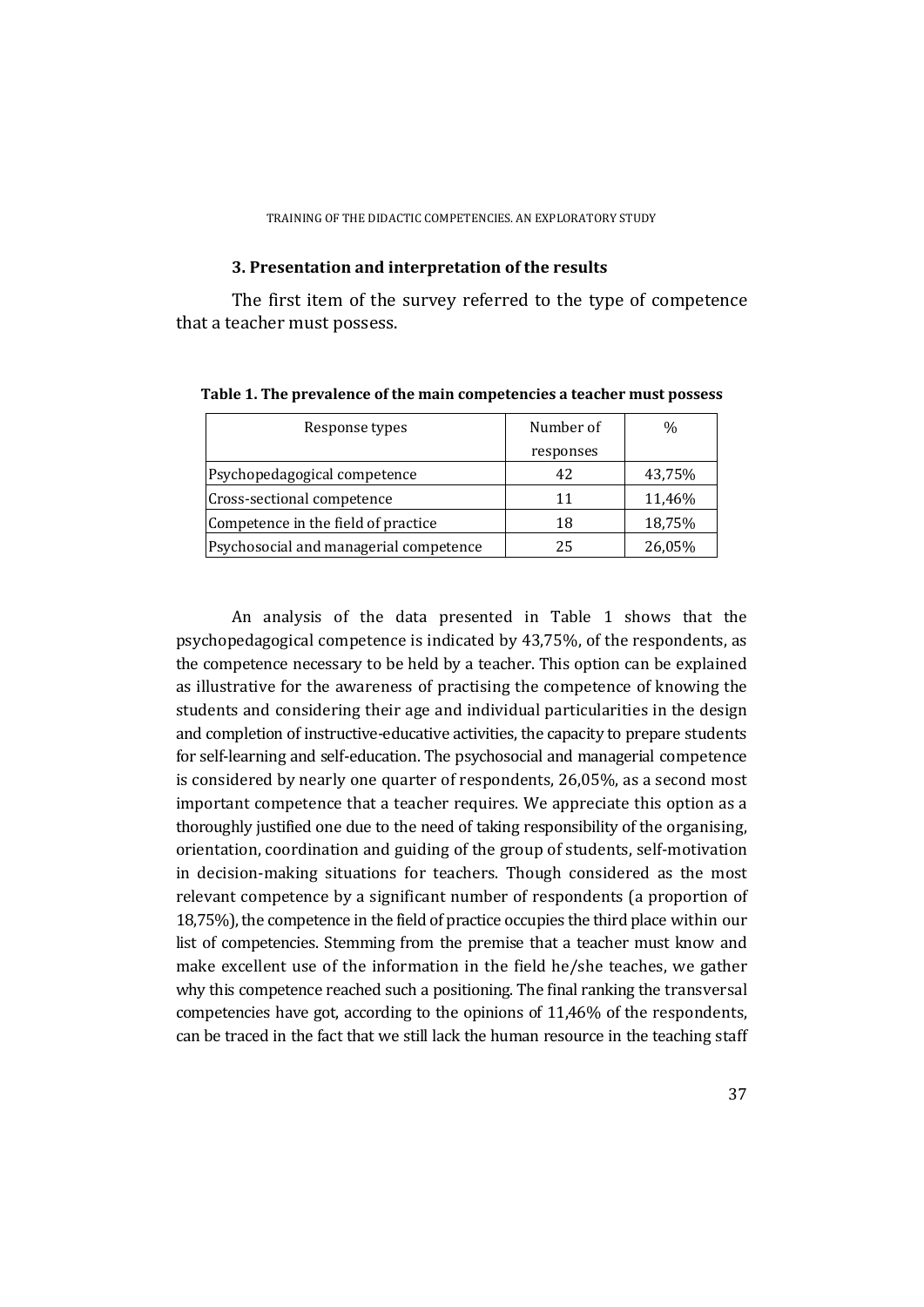that can firmly hold the practice of animating a group, of effectively carrying out team-work, of adapting promptly to new situations, capable of innovating, creating and taking decision in various cases.

The second item of the survey completes the previous one by elaborating on the specific competencies of an effective teacher. The results are shown in Table 2:

| Response types                                         | Number of<br>responses | $\frac{0}{0}$ |
|--------------------------------------------------------|------------------------|---------------|
|                                                        |                        |               |
| Clearly sets the objectives that students must         | 15                     | 15,63%        |
| accomplish                                             |                        |               |
| Identifies and designs learning opportunities that are | 20                     | 20,83%        |
| relevant for the students' daily life contexts         |                        |               |
| Shows intent to adapt to students' diversity           | 18                     | 18,75%        |
| Creates and keeps the class in an environment that     | 11                     | 11,46%        |
| supports learning and learning motivation              |                        |               |
| Encourages social interaction of students              | 12                     | 12,5%         |
| Gives students challenging work tasks meant to         | 10                     | 10,42%        |
| stimulate their intellectual development               |                        |               |
| Permanently monitors the students' progress            | 10                     | 10,42%        |

**Table 2. Necessary competencies of an effective teacher** 

The interpretation of the registered scores at the level of each of the six competencies that build the pattern of an effective educator allows us to appreciate that the differences among them are small, which indicates a polarisation of the respondents' opinions. The fact that the identification and design of learning opportunities that are relevant for students' daily life is voted by an important part of respondents, 20,83%, as the most relevant competence defining an effective teacher enables us to estimate the positive effects of the reform in education, respectively to emphasise the paradigmatic feature of learning, by means of connecting theory to the practical aspects. Only two percentage points below, at a slight difference, is positioned the competence that marks an educator's concern in adapting to students' diversity. The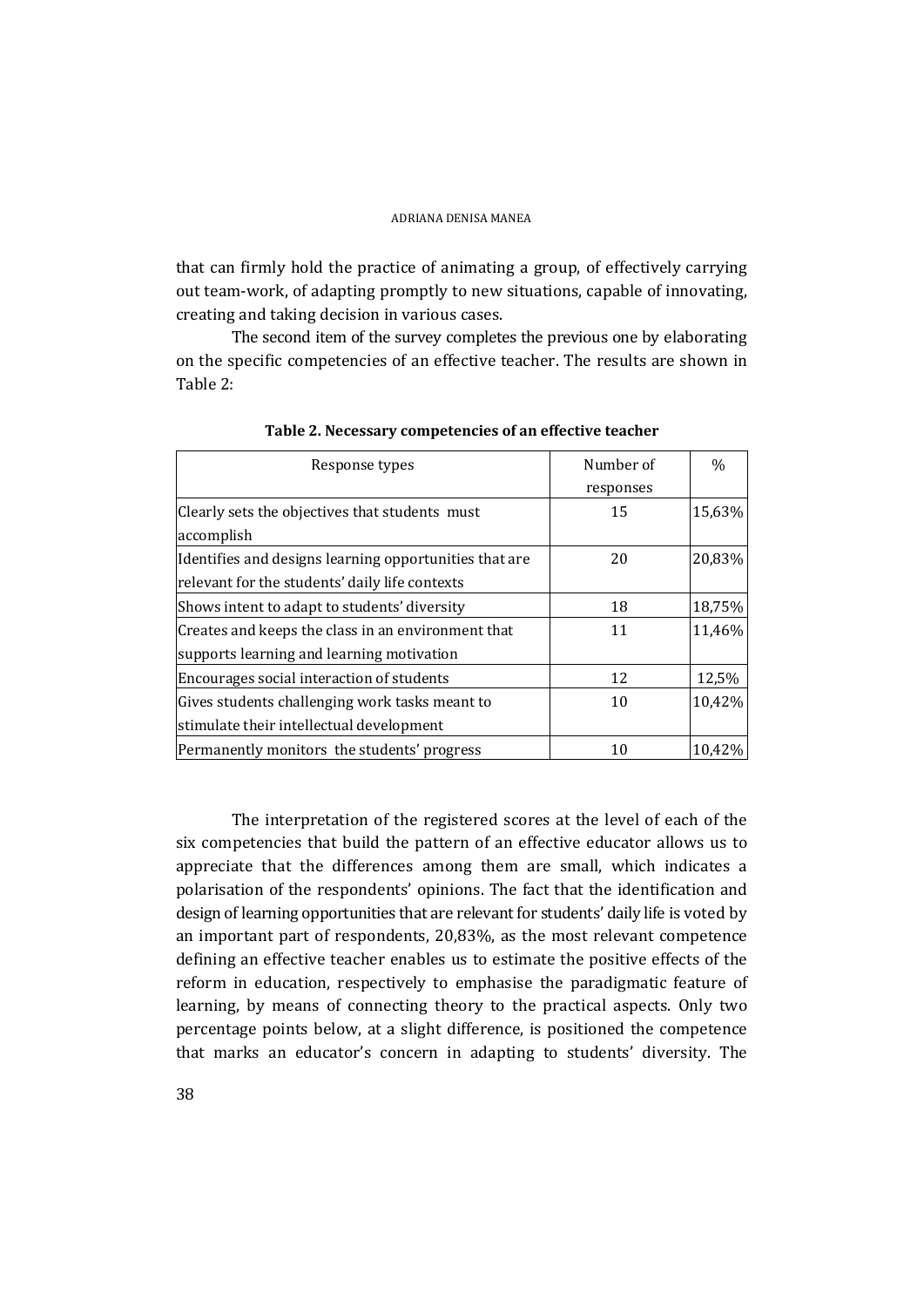option chosen by 18,75% of the respondents can be explained in the same context of contemporary pedagogy, where the student-centred approach of the didactic process is a priority. The third positioning of the competence "clearly sets the objectives that students must accomplish" is nominated by 15,63% of the interviewed subjects. We appreciate this option as an objective one, in the context in which the success of any didactic endeavour is highly dependent on its projection, a process that starts with the clear and correct setting of the aimed objectives. The fact that the last four positions are occupied by competencies that register very close scores with differences of only two, one or no perceptual points allows us to estimate that an effective teacher is defined through a wide spectrum of competencies, their importance and positioning being nearly equal.

Table 3 renders the scores obtained in item number three, which was designed so as to indicate the extent in which initial training programs are appreciated by our respondents as beneficial to the acquisition of professional abilities.

| Item/Answer            | Very much | A lot | Little | Very little | Not at all | Total |
|------------------------|-----------|-------|--------|-------------|------------|-------|
| To what extent has     | 22        | 43    | 16     | 14          |            | 96    |
| the continuing teacher | 22,92%    | 44,8% | 16,67% | 14,58%      | 1,04%      | 100%  |
| training programs      |           |       |        |             |            |       |
| contributed to the     |           |       |        |             |            |       |
| development of your    |           |       |        |             |            |       |
| professional           |           |       |        |             |            |       |
| competencies?          |           |       |        |             |            |       |

**Table 3. The extent in which initial training programs contribute to the building of professional competencies** 

The analysis of results indicates that initial training programs are appreciated by 44,8% of respondents as highly responsible for the building of professional didactic competencies. Their formative effect is confirmed by the fact that 22,92% of the respondents answered that such programs greatly contributes to the total of their professional abilities. In comparison to the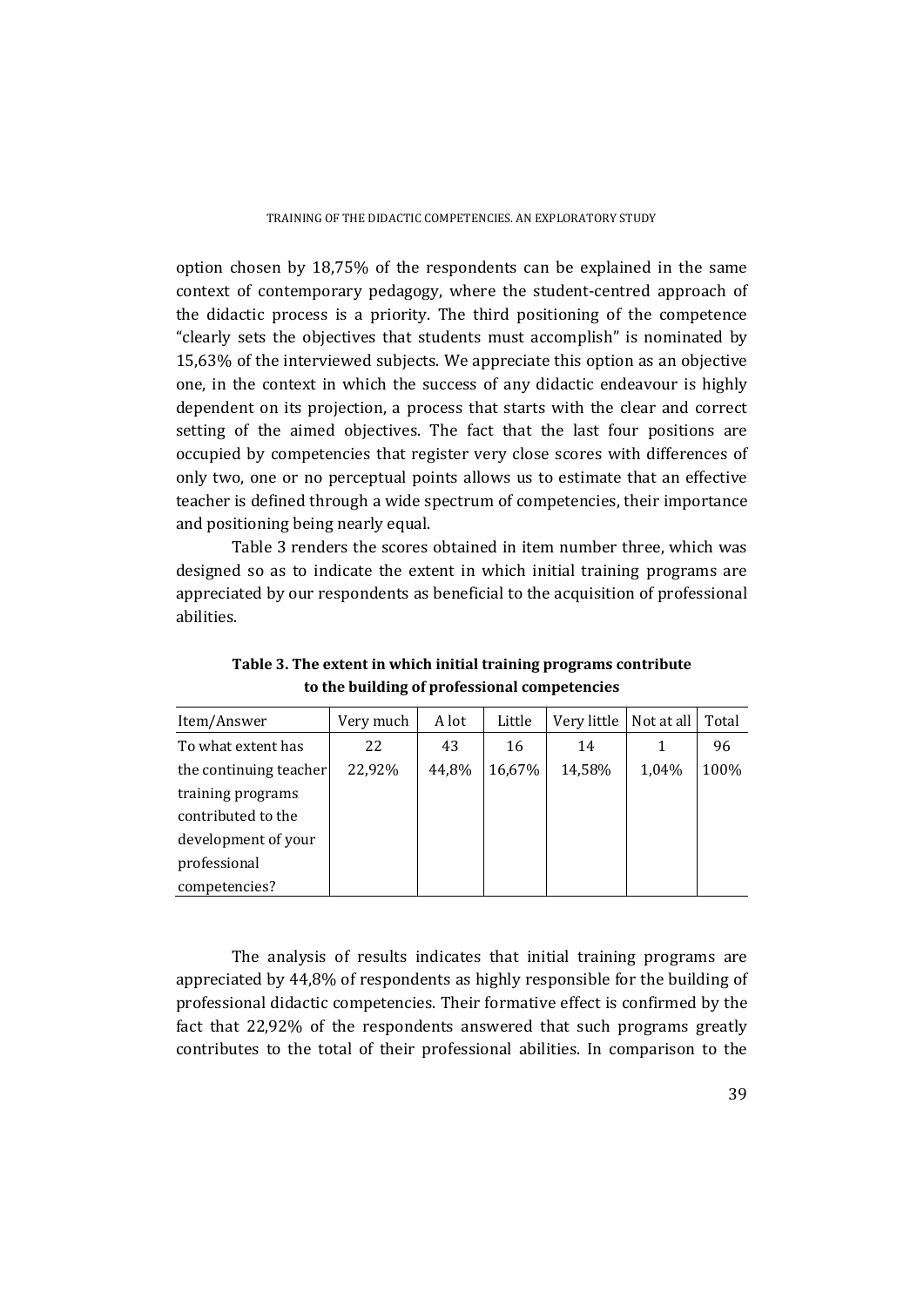number of those who claim that initial training contributed little (16,67%) and very little (14,58%) to the development of professional skills, the number of those who stated that such training was irrelevant was very little (1,04%). Nonetheless, it can be read as an alarming signal that nearly 30% of respondents mention that initial training is insufficient in the construction of professional competencies. Hence, we consider the higher attention must be paid to curriculum and the means of implementing it at the level of initial training, in such a way that the majority of necessary qualifications for a teacher may be covered at a higher level.

Item 4 completes the third item in the sense of identifying the extent in which current training programs fulfil the needs of the teachers to improve and develop.

**Table 4. Extent to which continuing education programs have satisfied the trainees' needs of development** 

| Item/Answer             | Greatly | A lot | Little        | Very little | Not at all | Total |
|-------------------------|---------|-------|---------------|-------------|------------|-------|
| To what extent have     | 21      | 33    | 14            | 16          | 12         | 96    |
| continuing education    | 21,88%  |       | 34,38% 14,58% | 16,67%      | 12,5%      | 100%  |
| programs satisfied your |         |       |               |             |            |       |
| needs of development?   |         |       |               |             |            |       |

As indicated in Table 4 the prevalence of those who declare themselves satisfied (34,38%) and highly satisfied (21,88%) by the manner in which continuing education programs met their needs for development is equal to those on the opposite side, namely: 14,58% are little satisfied, 16,67% very little satisfied, while 12,5% considered initial training useless in the development of their competencies. Based on the results we obtained, we may indicate an increase in the interest of ensuring the correspondence between the needs for training and the programs accessed by trainees, as well as in view of correlating training programs' contents to those elements that are mandatory in the design of didactic and field-related professional competencies.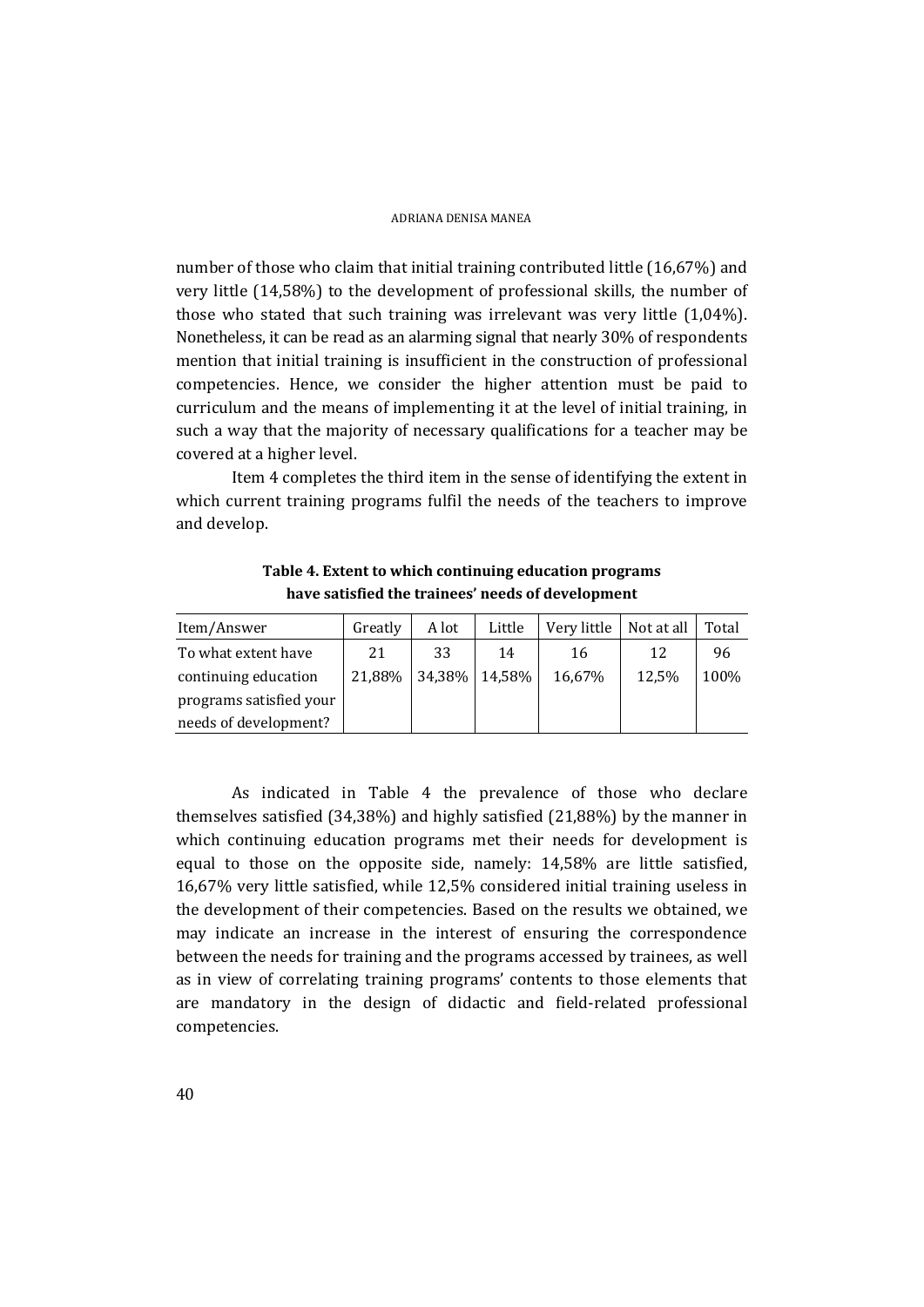| Response types                                                 | Number of | $\frac{0}{0}$ |
|----------------------------------------------------------------|-----------|---------------|
|                                                                | responses |               |
| Gaining new knowledge, specialty-related information           | 22        | 22,92%        |
| Practising the exploratory competence -by creating             | 11        | 11,46%        |
| opportunities that requires the practice of didactic abilities |           |               |
| Acquiring inter-relational competencies regarding the          | 25        | 26.05%        |
| teacher-student relation                                       |           |               |
| Development of assertive communicative competencies            | 14        | 14,58%        |
| Development of intellectual abilities that are focused on      | 16        | 16,67%        |
| identifying/indicating stringent educational issues            |           |               |
| Development of reflexive and pragmatic attitudes               | 8         | 8.34%         |

### **Table 5. The levels at which continuing education programs produced positive effects**

We can infer from the analysis of the data presented in Table 5 that "the acquisition of inter-relational competencies regarding the teacher-student relation" is considered by 26,05% of the participants to be the dimension that registered positive changes as a result of completing continuing education modules, which is rejoicing. The response option "Development of assertive communicative competencies" was selected by 14,58% of the teachers who answered. They considered it to be the direct benefit of the completed training program. The combined data of these two items enable us to allege that the programs were highly relevant from the perspective on intercommunicative effectiveness. Another aspect that was considered to be well shaped as a result of completing the continuing education modules was represented by the "gaining of new knowledge, specialty-related information", answer option selected by 22,92% of respondents. This allows us to mention that the continuing education programs within the curriculum contain new elements, up-to-the-minute information with focus on the trainees' specialty. The component "development of intellectual abilities that are focused on identifying/ indicating stringent educational issues" is believed to be reached by 16,67% of respondents, which indicates the concern of both trainers and trainees to develop research competencies applicable in the identification of problems and solutions in the field of the education. Less rejoicing, however, is the fact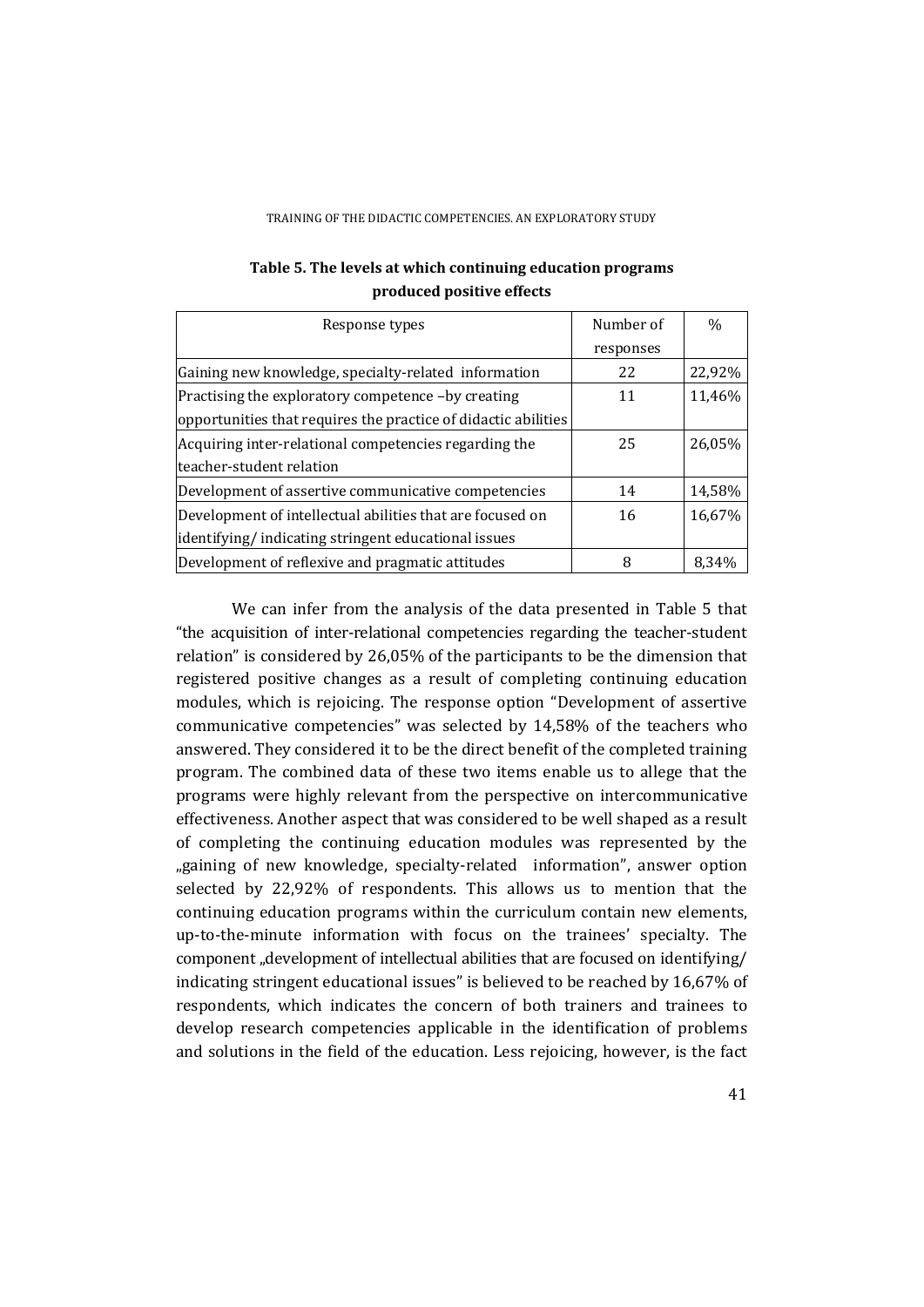that the "development of reflexive and pragmatic attitudes" is chosen by only 8,34% of respondent claiming that the continuing education modules they completed had the above-mentioned direct benefit. We reckon that this component deserves to be approached with more attention within the content and the curriculum of training modules, as we are in need of pragmatic teachers, who are involved in the issues of socio-education and determined to identify valid solutions for any problem.

Item 6 could provide relevant information about the extent to which some means of organising continuing education were represented according to their degree of effectiveness. The results are presented in Table 6.

| Response types                                 | Number of responses | $\%$   |
|------------------------------------------------|---------------------|--------|
| Methodical commissions, teacher circles at the | 25                  | 26,05% |
| level of the school unit                       |                     |        |
| Training modules ensured by CCD                | 19                  | 19,8%  |
| Training modules organised by higher education | 21                  | 21,88% |
| Training programs accessed through POSDRU      | 27                  | 28,13% |
| Training programs completed through            |                     | 4,17%  |
| international organisations                    |                     |        |

**Table 6. The extent to which the means of organising continuing education are considered to be effective** 

According to the data in the table above, the preferred option referred to is "training programs accessed through POSDRU" (28,13% of respondents). This can be explained based on the advantages, including the material ones that participation in such programs brings. A close score, 26,05%, is given to training and development activities conducted within the school unit (applied didactics commissions, teacher circles at the level of the school unit). Our opinion, with respect to these results, is that learning is produced with even greater ease by sharing personal experience as a result of sharing the same socio-educational environment. Both the programs offered by higher education, 21,88%, and those ensured by The Teacher Training House, 19,8%, register close scores from the point of view of effectiveness, which can be explained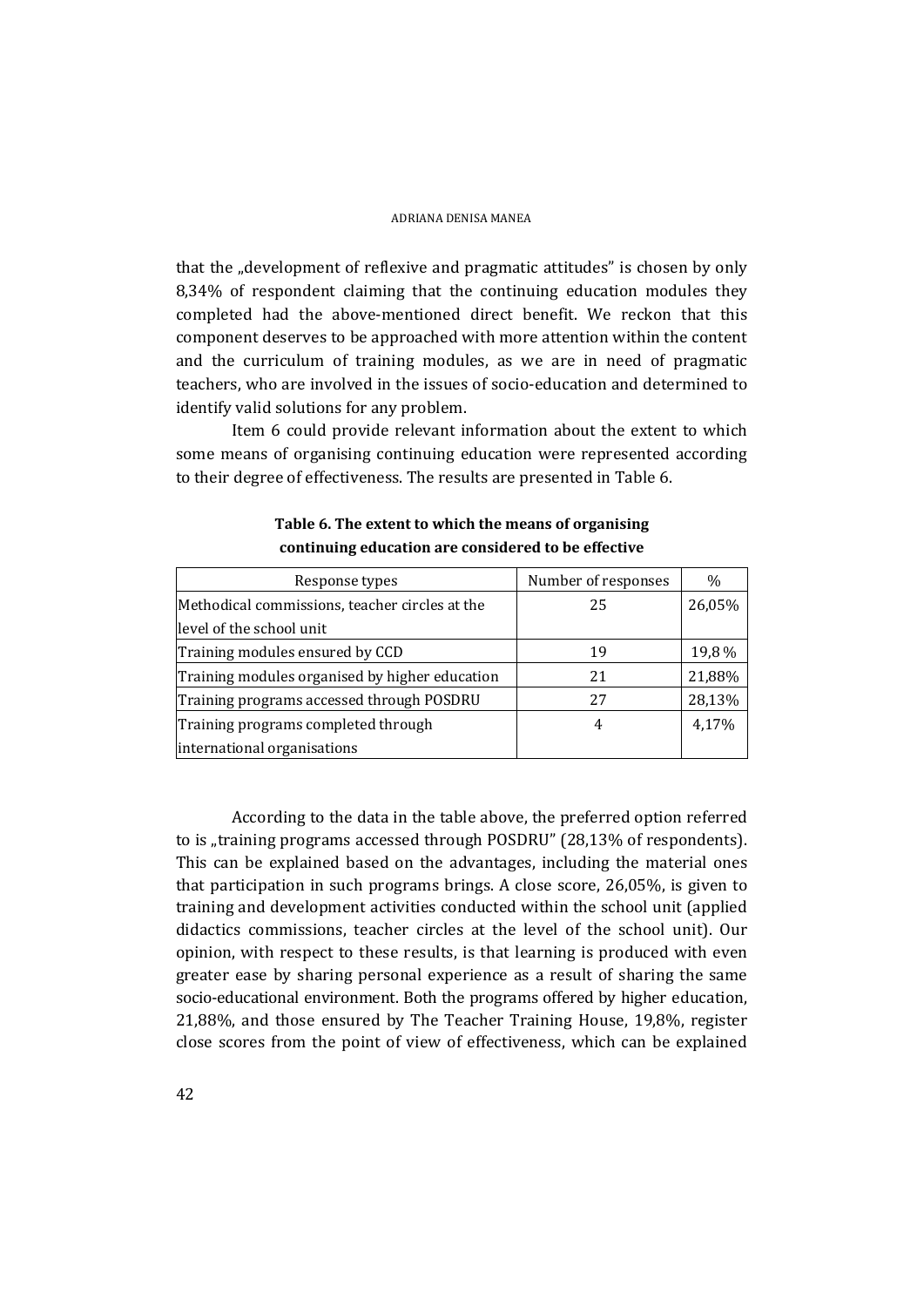regarding the similar offer of the two suppliers of continuing education. A small score of  $4.17\%$  was assigned to "Training programs completed through international organisations", which accounts for the scarce participation of teachers to such a type of continuing education, mainly due to insufficient promotion or difficult access to these programs.

## **4. Conclusions**

As a result of our investigation we believe that new directive actions should be taken in the field of teacher training, that are meant to lead to the development of professional competencies in accordance to the model of didactic competencies desired didactic model in nowadays society. We refer to:

- Orientation of initial and continuing education programs towards the development of transversal competencies that may be organized in: group animation competencies, effective team-work, flexibility and quick adaptation to novelty, capacity to innovate, create and decide in various situations;

- Strengthening of the pragmatic feature of learning and focusing on specific services that can be applied to each individual (personal and professional development);

- Growing interest in ensuring a link between the needs for training and the programs that trainees access, with an emphasis on curriculum flexibility in view of matching the content of training programs to those elements that are necessary in the building of competencies according to the didactic profession (e.g. development of reflexive and pragmatic attitudes, the competence of inducing visible changes at the students' level as a result of the pedagogic relation).

Considering that "didactic competencies represent essential landmarks in developing initial and continuing training programs" (Glava, C., 2009, p.73) we estimate that the concern of providers of study and training programs for teachers in primary and pre-school education will be anchored in the identification of the training needs and ensuring the development of professional competencies at high quality standards. Given that there is interrelation between the quality of education and the quality of the teaching staff, it is mandatory to provide continuing education on the basis of standards that are strict, unique commonly adopted and correlated to the standards available in other countries.